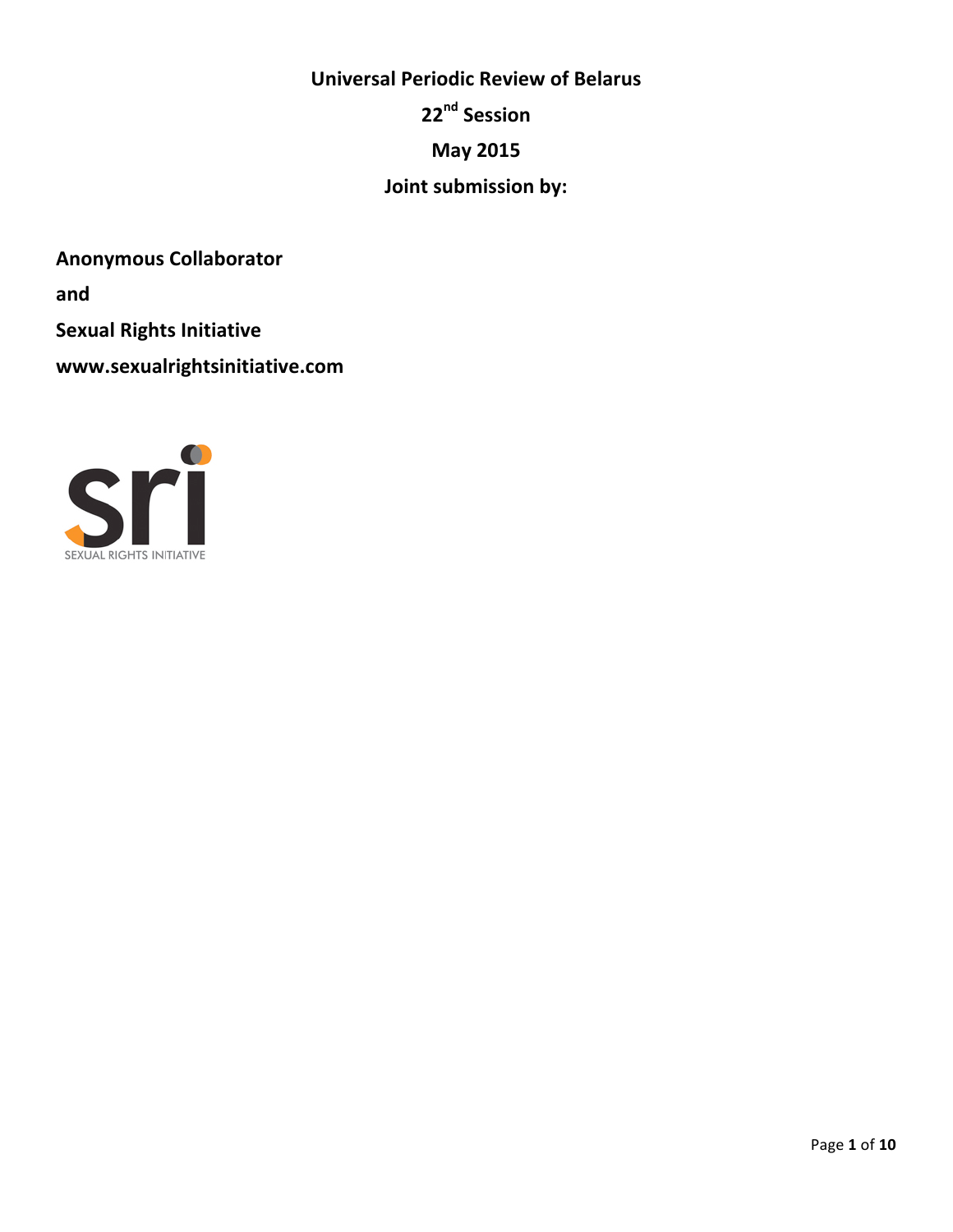Key Words: Contraception, abortion, sexual and reproductive health information, reproductive rights, sexual **rights.**

# **Executive Summary**

- 1. This report describes the reproductive and sexual rights situation in Belarus with particular reference to three main issues: contraception, abortion and comprehensive sexuality education. Contraception and abortion are legal in Belarus; some resources on issues related to sexual and reproductive health are published. But still some restrictions and limitations toward these issues are observed in Belarus:
	- a. limited access to modern contraceptives due to administrative and economic reasons: oral contraception can be bought only by prescription; voluntary sterilization is available only to individuals older than 35 years or individuals with at least two children; contraception is rather expensive and there are no state subsidies for it; there is a difference in access to contraception between urban and rural areas;
	- b. abortion is legal in Belarus but it is a rather expensive procedure, and only a small group of women can access abortion for free: adolescents, women with social and medical indications; also the negative attitude of state actors, conservative groups and the media towards abortion can act as a "moral barrier" for women's access to abortion, in other words women who undergo abortion can experience heightened levels of stigma and discrimination;
	- c. absence of comprehensive sexuality education, and sexual and reproductive health information and services for adolescents: there is no standard curriculum for adolescents about sexual and reproductive health, just some elective courses; contemporary sexuality education in Belarus is partial and unsystematic; textbooks that include some elements of sexual education are rather heteronormative, strongly stereotype women and promote a traditional model of family with differentiated gender roles for men and women;
	- d. physicians` education does not include issues about the specific health care needs of LGBT-people; no research has been conducted in Belarus on the situation of LGBT persons within the health care system;
	- e. youth-friendly services are not developed enough and youth are not informed well about their operation; health care services are provided to patients under the age of 18 only with the consent of their legal guardians.

## **Progress and gaps in the implementation of recommendation from 1<sup>st</sup> cycle of UPR**

- 2. During the  $1^{st}$  cycle of the UPR, Belarus did not receive significant recommendations focusing explicitly on reproductive and sexual rights issues. Recommendations were connected mostly with the issues of gender equality and women rights in general. Only one recommendation can be considered as connected with reproductive health: "Continue its action-oriented policy on the reduction of infant mortality, maternal care, combating HIV/AIDS and environmental protection".
	- a. It should be noted that in the area of infant and maternal mortality the government has achieved significant results. So the number of women dying from complications of pregnancy, childbirth and the postpartum period per 100 000 live births in 2005 was 10 people, and in 2012 - 1 person. In all regions except Minsk in 2012, the maternal mortality rate was zero. The mortality rate of children under 5 years (per 1 000 live births) in 2012 was: among girls - 3.8, among boys - 5.1. These numbers are two times lower than in 2005. For children under 1 year the infant mortality rate is even lower: 3.0 among girls and 3.7 among boys. $^{\mathrm{i}}$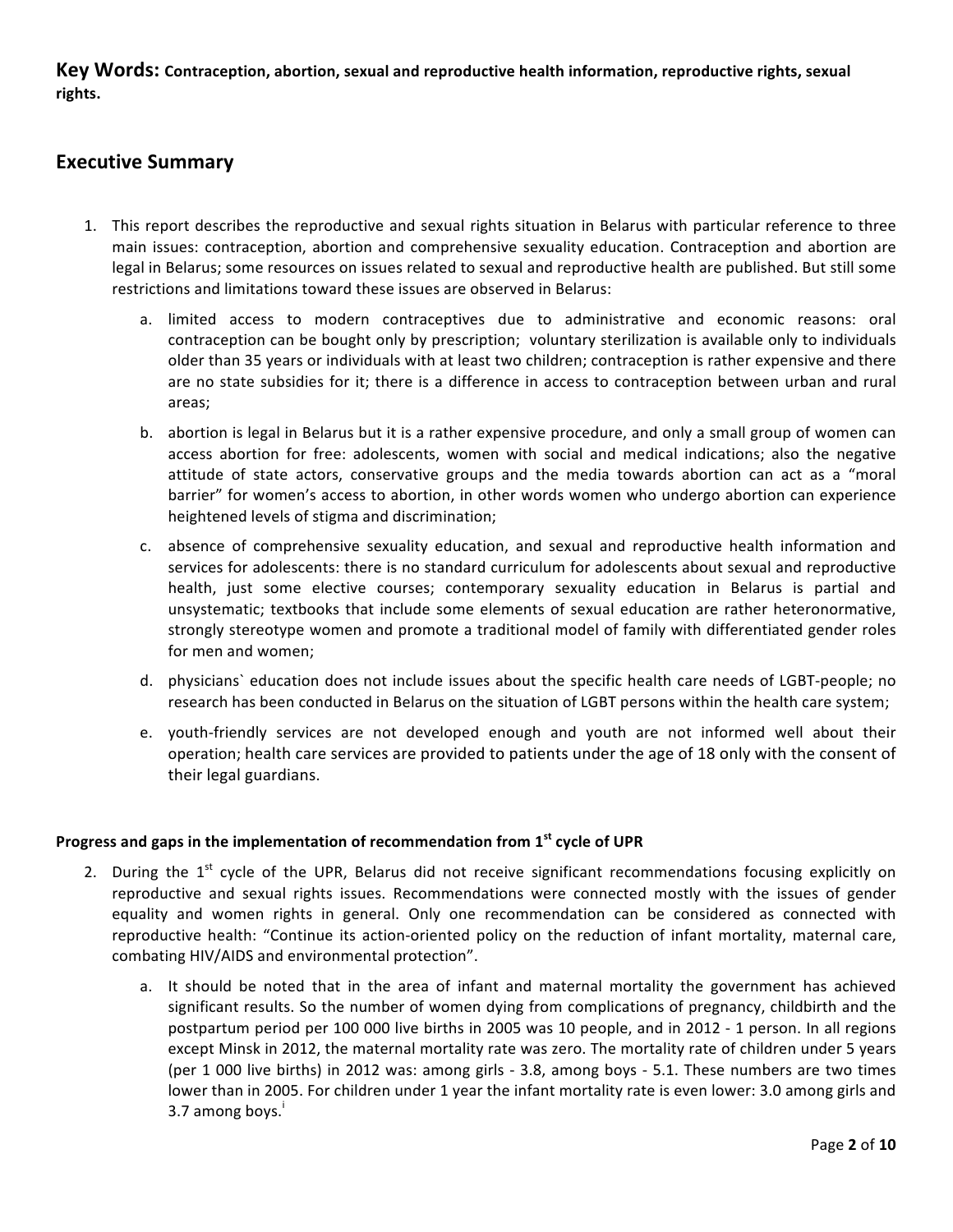- b. Progress in this area can be attributed to the continuation of systematic work on this issue. Measures to improve the system of maternal care, to reduce morbidity and mortality and to finance health care services were determined by previous programs: Presidential Program "Children of Belarus" for 2006-2010<sup>ii</sup>, the National Program on Demographic Security of the Republic of Belarus for 2007 -2010<sup>iii</sup> and the Development Program of Health care services for 2006-2010 $^{\dot{v}}$ . The most recent demographic program for 2011-2015 includes the following special measures related to maternal care and health: the development of new forms of medical care for women of reproductive age, and ensuring the prevention of adverse outcomes of pregnancy and childbirth for mother and fetus.<sup>v</sup> In addition, some more normative regulations were adopted by the Ministry of health care on improving organizational and methodical work of pediatric and obstetric services<sup>vi</sup>. As a result, some improvements are observed: the number of obstetrician-gynecologists per 10 000 women in 2013 was 5.1 (compared to 4.9 in 2010); the number of beds for pregnant women and mothers per 10 000 women aged 15-49 years in 2010 was 22.1 and in 2013 - 22.7. $v$ ii
- c. In relation to the HIV the picture is much worse. Belarus adopted the State Program of HIV-Infection Prevention, 2011-2015, which aims to curb the spread of HIV infection and reduce mortality from AIDS<sup>viii</sup> but this has been ineffective. The number of people that were newly diagnosed with HIV per 100 000 population in 2005 was 7.8, compared to in 2013:  $16.2$ .<sup>ix</sup> Moreover, Belarus adopted the Law "On prevention of spread of diseases that pose a danger to public health, human immunodeficiency virus" (January 7, 2012 № 345-3), in which HIV is equated to socially dangerous diseases. Article 19 of the Law legitimates compulsory medical examination of a person in respect of whom there are reasonable grounds to think that he/she has HIV. Compulsory examination is required to be carried out by a health care institution with the authorization of the public prosecutor. This law constitutes arbitrary interference with one's privacy and can lead to the stigmatization of people living with HIV.

## **Background**

- 3. The law, which regulates the provision of health care services, including sexual and reproductive health, is the Law on Health Care<sup>x</sup>. This Law secures a woman's right to self-determination of the question of reproduction. Article 27 of the Law on Health Care states that: "A woman has the right to decide by herself the question of motherhood". In turn, the Law on Demographic Security states that "reproductive rights - is an opportunity for all couples and individuals to decide freely on the number of their children, periodicity of their birth, time of their birth and to have all necessary information and means for that" (Article 1).<sup>X1</sup> Therefore, contraception and abortion are legal in Belarus.
- 4. According to the Article 27 of the Law on Health Care, women are free to access abortion until 12 weeks into the pregnancy, under certain conditions until 22 weeks of pregnancy, and at any point during the pregnancy when there is risk to the woman's health or some medical conditions. Women under the age of 18 can access an abortion with permission from the parent or guardian. Special normative documents on social and medical conditions for abortions on late stages of pregnancy are adopted in Belarus<sup>xii</sup>.
	- a. According to the Bylaw of the Council of Ministers on January 11, 2013 № 23 in Belarus eight out of ten social conditions for a woman to get an abortion after 12 weeks of pregnancy were removed: if she or her husband is in prison; if she has a disabled husband or a child; in case of death of her husband or divorce during a pregnancy; if she already has three or more children; if she or her husband is recognized as unemployed during a woman's pregnancy; if she has a refugee status. The two conditions that remain are: rape, and a court decision on deprivation of parental rights (meaning that if women already had a child or children but she was deprived of parental rights toward these child or children, she is granted a right to get an abortion in case of new pregnancy). With the passing of the new Bylaw, women's abortion rights have been severely restricted.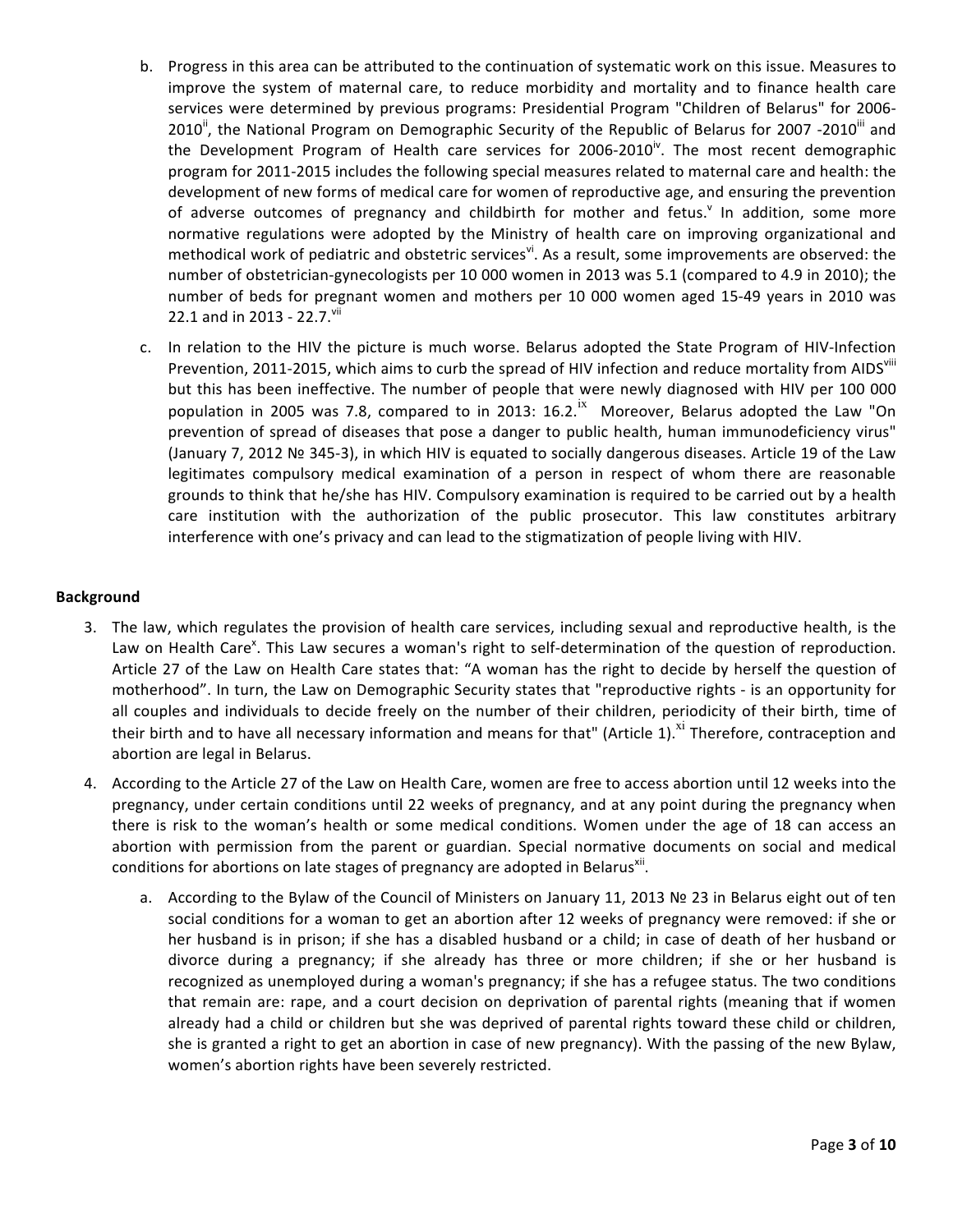- b. Medical conditions include pregnancy occurring at an age under 18 or older than 45, and 141 physiological and psychological illnesses, including tuberculosis, syphilis, hepatitis, HIV and mental disability.
- 5. In June 2014<sup>xiii</sup>, some changes to the Law "On Health Care" were adopted, according to which the doctor has a right to refuse on the grounds of conscientious objection to do an abortion. In this case, the health care institution still has to provide the woman an opportunity to get an abortion; specifically, it is responsible for finding her another doctor to perform the procedure. Article 27: "Doctor has the right to refuse to perform abortion by written notice to the head of the health organization, if the refuse does not directly threaten the life and (or) health of a woman. After receiving written notice of a doctor, head of the organization should organize to the woman an abortion by other doctor".
- 6. In order to create conditions for equal opportunities for both genders, the fourth national plan to secure gender equality is being implemented between 2011 and  $2015<sup>xiv</sup>$ . The Plan includes measures to strengthen the reproductive health and knowledge of women and men, and includes focus on family planning, maternity and childcare, including:
	- − awareness raising and skills building on issues of women's and men's health (oncological diseases of the reproductive system, prevention of sexually transmitted infections, contraception);
	- − developing a system of family planning through improving the work of advisory services "Marriage and Family" (these are special centers, which include the following offices: adolescent gynecology, infertile marriages, family planning and contraception, psychological support, genetic counseling, pregnancy loss, pathological menopause);
	- − developing a network of youth-friendly centers focusing on encouraging healthy lifestyles and improving reproductive, psychological and physical health of young people;
	- − developing and implementing measures to improve the reproductive health of women through the development of high-tech kinds of medical care;
	- − increase coverage of women being observed by mammogram.

## **Contraception**

- 7. On March 7, 2012, the Ordinance of the Ministry of Health Care No. 15 amending the list of the medical products sold without prescription was adopted. In accordance with the ordinance, oral contraceptives are now a part of the list of the medications that are to be sold on prescription only. Therefore, women have to visit the doctor every 3 months to obtain such a prescription. Introduction of such restrictions does not go hand in hand with the health care system reform. For example, services in the antenatal clinics (where women get free gynecological help, information and services related to contraception and family planning) are often of low quality and many women face barriers to access, such as queues, limited access to trained health-care professionals, offensive behavior of health personnel etc.<sup>xv</sup> These services are inaccessible and unaffordable for women in small towns and villages. For example, at the end of 2013 the number of practicing physicians per 10 000 population in Minsk and big cities as Brest, Vitebsk, Gomel, Grodno, Mogilev was on average 50 doctors. In other regions, it was on average 20 physicians. In 39 regions (out of 118), the number of doctors was less than 20.<sup>xvi</sup> Regarding the availability of nurses, the same situation is observed. In Minsk and big cities there were on average 140 nurses per 10 000 population. However, in the 33 other regions there was less than 100 nurses per 10 000 population.<sup>xvii</sup> As a result, depending on geographic location, it is sometimes difficult to obtain a consultation with a nurse or a prescription from a doctor regarding contraceptive options and services.
- 8. In June 2014, some changes to the Law on Health Care were adopted, placing restrictions on voluntary sterilization<sup>xviii</sup>. Previously, the only requirement to conduct voluntary sterilization was a will of the individual, that is, the law provided the right to use this method of contraception to all people that wanted it. New changes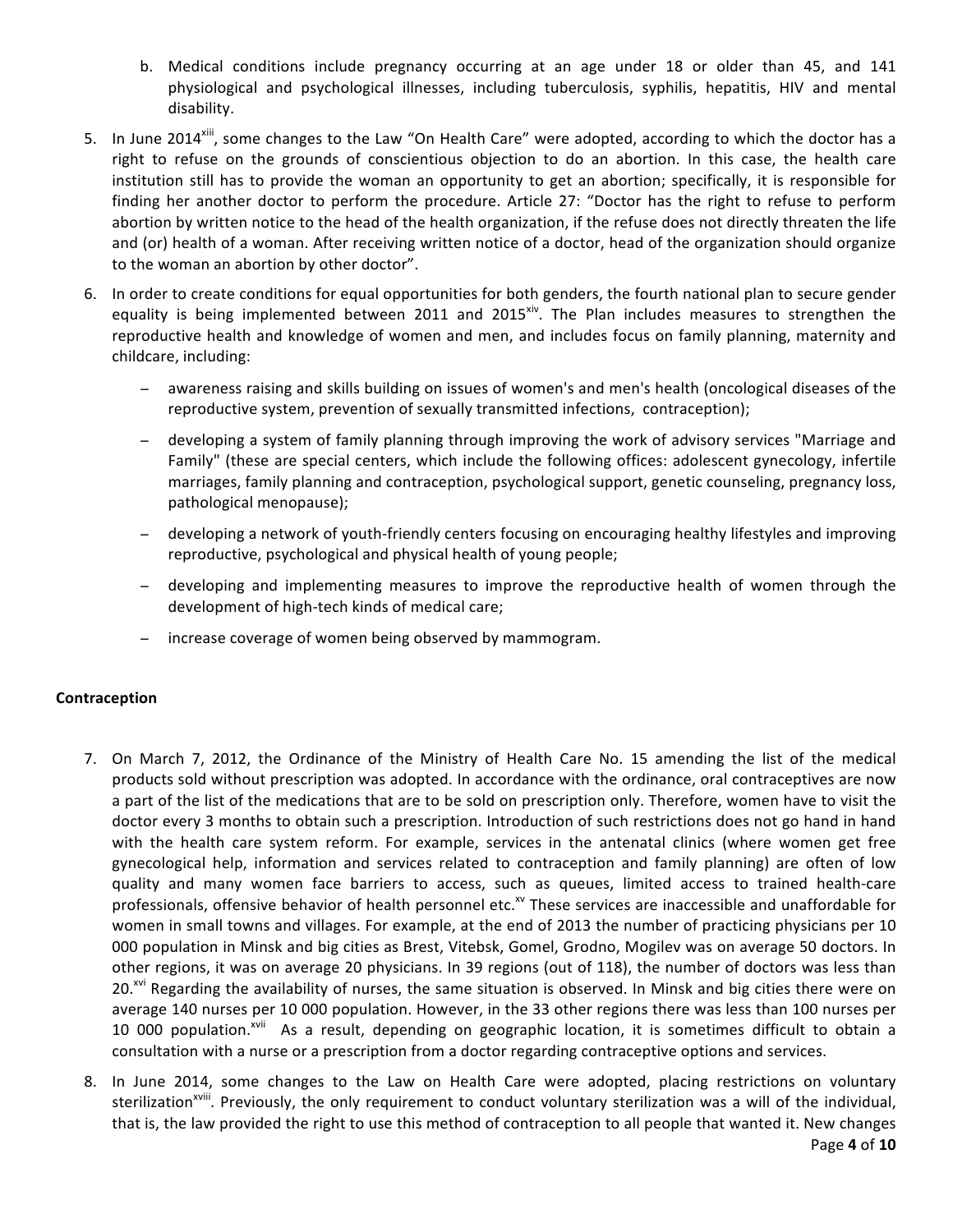in the Law imposed additional restrictions: voluntary sterilization is only available to individuals older than 35 years old or individuals with at least two children. An individual can avoid these restrictions only if he or she has medical indications requiring sterilization. Adoption of restrictions on sterilization, in fact, intended to uphold the institution of "motherhood" where childbearing is perceived as a duty and obligation for women and not as a matter of free choice.

- 9. Social and economic barriers often prevent women and girls from obtaining contraception. According to the 2012 Multiple Indicator Cluster Survey to assess the situation of children and women in the Republic of Belarus<sup>xix</sup>, 7% of women have an unmet need for contraception. This figure is higher for young women: 15-19 years - 15.1%; 20-24 years - 14.2%; in rural areas - 4.1%, compared to 2.9% in urban areas; and among women living in poverty – 10.6%, compared to lower middle class – 6.6%, middle class – 7.7%, upper middle class – 7%, upper class/ rich  $-4.8\%$ . Accordingly, the most disadvantaged group in terms of access to contraception are young women from rural areas, who cannot afford to buy contraceptives.
- 10. The cost of oral contraception (pills) is a minimum of 10 euros per pack (1.5-2 packs are needed per month). The average wage in the country in July 2014 was about 470 euros, in agriculture - 390 euros.<sup>xx</sup> In 58 regions (out of 118), the nominal gross average wage is less than 290 euro.<sup>xxi</sup> According to official statistics on household expenditure from 2013, 28.7 % of gross income was available for non-food goods (including minimum 3.2 % for contraception).<sup>xxii</sup> For a salary of 470 euros, contraception costs (minimum 15 euros) would account for 11% of the available 135 euros. For a salary of 300 euros, contraception costs would account for 17% of the available 86 euros. There are no state subsidies for contraception and women have to pay full price for hormonal pills. They are not included in the minimal social standard in the system of health care. Insertion and removal of an intrauterine device (approx. 10 euro), except for 'social reasons'<sup>xxiii</sup>, and voluntary surgical sterilization (approx. 30 euro) are included in the list of paid services. $x_{xiv}$

#### **Abortion**

- 11. Abortion is also provided in Belarus for a fee. Prices for just a procedure, excluding observations and consultations, are: vacuum aspiration  $-10$  euro, medical abortion  $-60-100$  euro, surgical abortion  $-30-60$  euro. Only three categories of women can access abortion services for free  $-$  young women under the age of 18, women who meet the medical or social conditions outlined in Bylaw of the Council of Ministers on January 11, 2013 № 23 and Bylaw of the Ministry of Health Care of the Republic of Belarus on February 7, 2007 № 15 for abortion.
- 12. In Belarus, abortion has always been legally permitted, but official rhetoric frames it in extremely negative terms. In spite of the vested right of the woman to the free and independent reproductive choice as per this Law, the government uses traditionalistic and pro-natalist rhetoric to promote the idea that each woman's body is perceived implicitly as the 'mother's body.' Motherhood appears as the 'natural' destination of the woman and ultimate expression of her femininity, the only 'normal' version of her life target. The latest demographic program for 2011-2015 in the part about its technical justification states: "Reduction of a need in children, loss of *families* with many children as a national tradition have resulted in the fact that today a Belarussian family is usually a family with one child... In this situation one of the priority tasks of the demographic [programme] is to *revive* the importance of the family, family values". Accordingly, further this program states that in order to strengthen the health of the population and increase life expectancy, it is planned to carry out "*prevention of abortions, based on the cooperation between the government, religious confessions, civil society organizations* and the media". This attitude increases stigma associated with women's access to and use of abortion services, and also resulted in concrete policies that were adopted for the last years as previous mentioned in this report, which include reduction of social indications for free abortion, inclusion in the list of paid services, safeguarding doctors' ability to conscientiously object to provision of abortion services. Women may feel shame and guilt because they perceive themselves to be defying familial expectations, cultural norms or ideas of motherhood.
- 13. In recent years, debates about abortions intensified also because of the proposal of religious organizations to include changes in the Law on Health Care to ban abortions. These propositions were not adopted, but this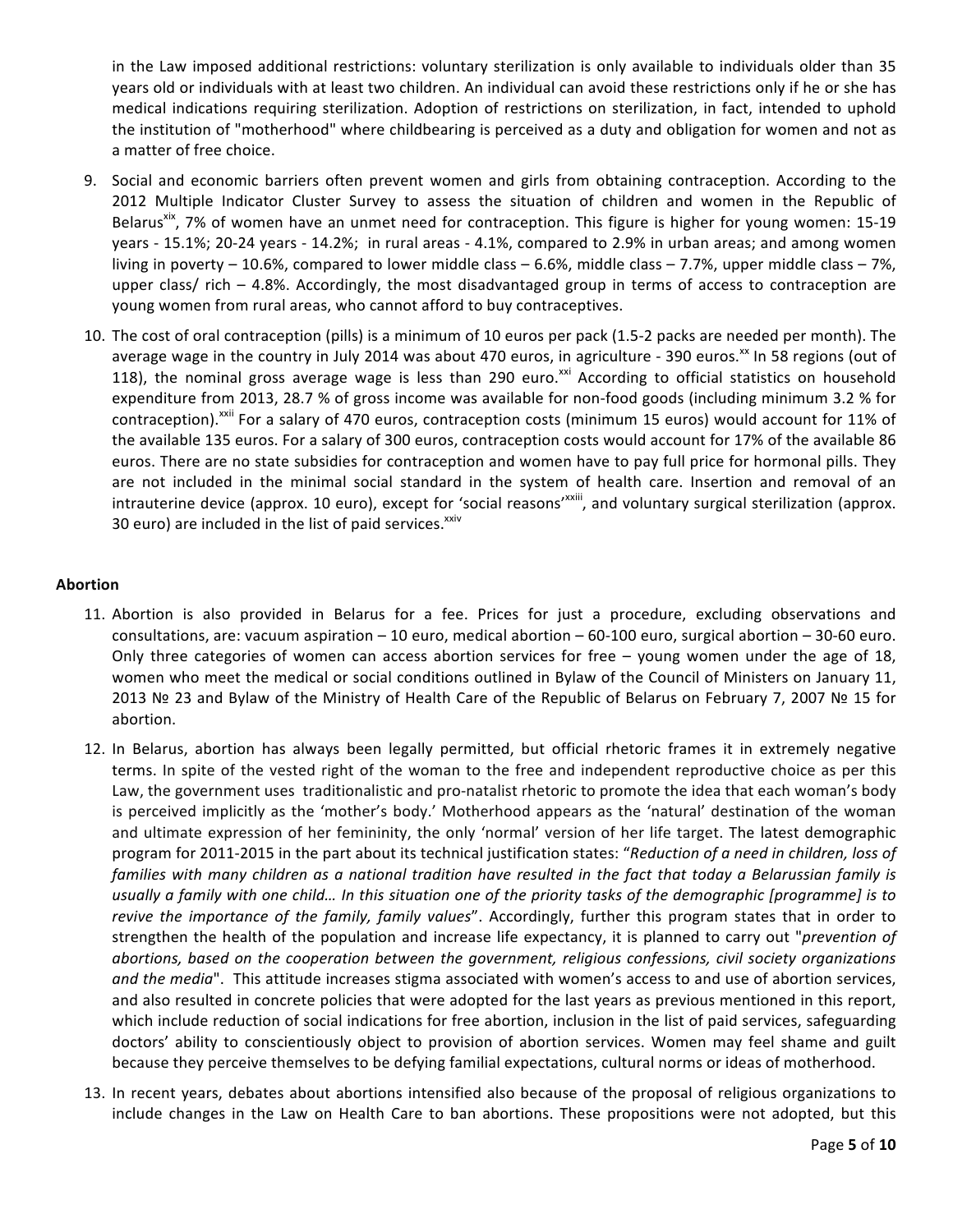situation caused a wave of negative media discussions about abortions.<sup>xxv</sup> Moreover, religious organizations and conservative groups intensified their activity against abortions. Because of their activity and the State's own "traditionalistic rhetoric", the Ministry of Health Care decided to conduct preventive action "In defense of life", according to which during the whole year 2014 "weeks of silence" will be conducted in different towns, i.e., no abortions will be conducted.<sup>xxvi</sup>

#### Comprehensive sexuality education; Services for youth; and LGBT health

- 14. Elements of comprehensive sexuality education in Belarus appear within the family and gender education or education on healthy lifestyle. Sexuality education is not represented as an autonomous component of education. Textbooks on reproductive health of youth, which can be used in schools, exist in Belarus. They include information about anatomy and physiology, family planning and contraception, sexually transmitted infections, and psychosexual development.<sup>xxvii</sup> However, there is no standard curriculum for adolescents about sexual and reproductive health. Courses on reproductive health, gender and family education can be conducted only optionally, as elective courses, and this depends on the will of teachers and administration of the school.
- 15. Some experts note that a function of comprehensive sexual education is carried out mostly by doctors, and concerning education institutions, "*courses on sex education are not included in the school curriculum, that is* why the formation of the sexual culture of pupils depends on the degree of involvement, enthusiasm and professionalism of socio-pedagogical staff of educational institutions".<sup>xxviii</sup> Data from a survey of adolescents (15-18 years) in 2010 also shows that the main sources of information on reproductive health for them are: printed and visual information of medical services, books - 40.6%, peers - 34.9%, TV and press - 33.2%, the family -32.3%, physicians - 20%, teachers - 19.9%, personal experience - 17.5%.<sup>xxix</sup> However, only 49.6% of adolescents said that the school organized for them consultations with doctors (gynecologist, urologist, and surgeon). For the majority (29.5%) conversations touched the issues of personal hygiene or sexually transmitted diseases (28.2%). Quarter of adolescents noted that they received from the doctor information about prevention of pregnancy (24.9%), one-fifth of adolescents (22.8%) - about sexual life. Seldom did consultations touch issues of the structure and functions of the reproductive system  $(13.2%)$  or the consequences of abortion  $(12.6%)$ . Consultations were organized for the majority of adolescents only during 9-11 grades. xxx
- 16. Moreover, analysis of textbooks that include some elements of sexual education shows that they are rather traditionalistic.<sup>xxxi</sup> These textbooks strongly stereotype women and promote traditional model of family with differentiated gender roles for men and women. Women are perceived as a 'reproductive potential' and 'demographic reserve'. In the official rhetoric, care for reproductive health is mostly perceived in the framework of care for the demographic situation and the gene pool of the nation. For example in one textbook devoted to the issue of reproductive health can be found the following statements: "Teenage girls are the key potential of *the country that provides for the stability of demography, gene pool of the nation, and ultimately the future of the state"*; "The biggest value of the woman is her health. It gives her a possibility to give birth and rear children, to maintain the marital relations, to keep the house, to work, to participate in the social life actively"<sup>xxxii</sup>.
- 17. Knowledge about reproductive health does not include content on sexual or gender diversity. Analysis of 46 textbooks for schools and 12 textbooks on psychology, psychiatry and sexology for higher education (all editions are published between 2002-2011 years) shows that heterosexuality is seen as the only way of psychosexual development. Information about other types of sexuality, - homosexuality, bisexuality, asexuality - is located only in a few textbooks and often in separate sections or just in dictionaries at the back of the book. In addition, in many textbooks, homosexuality and bisexuality are presented as pathology, perversion or anomalies.<sup>xxxiii</sup>. The manual on counseling of adolescents and youth on reproductive health, published by the Ministry of Health Care and UNFPA in 2011, reinforces "traditional" sexual and gender identities and expression: "Girls play boys' games, fight at the equally level with them, wear men's clothes, prefer male roles in amateur performances, choose male kinds of sport and profession. Boys grow "homey", help with housekeeping, care for younger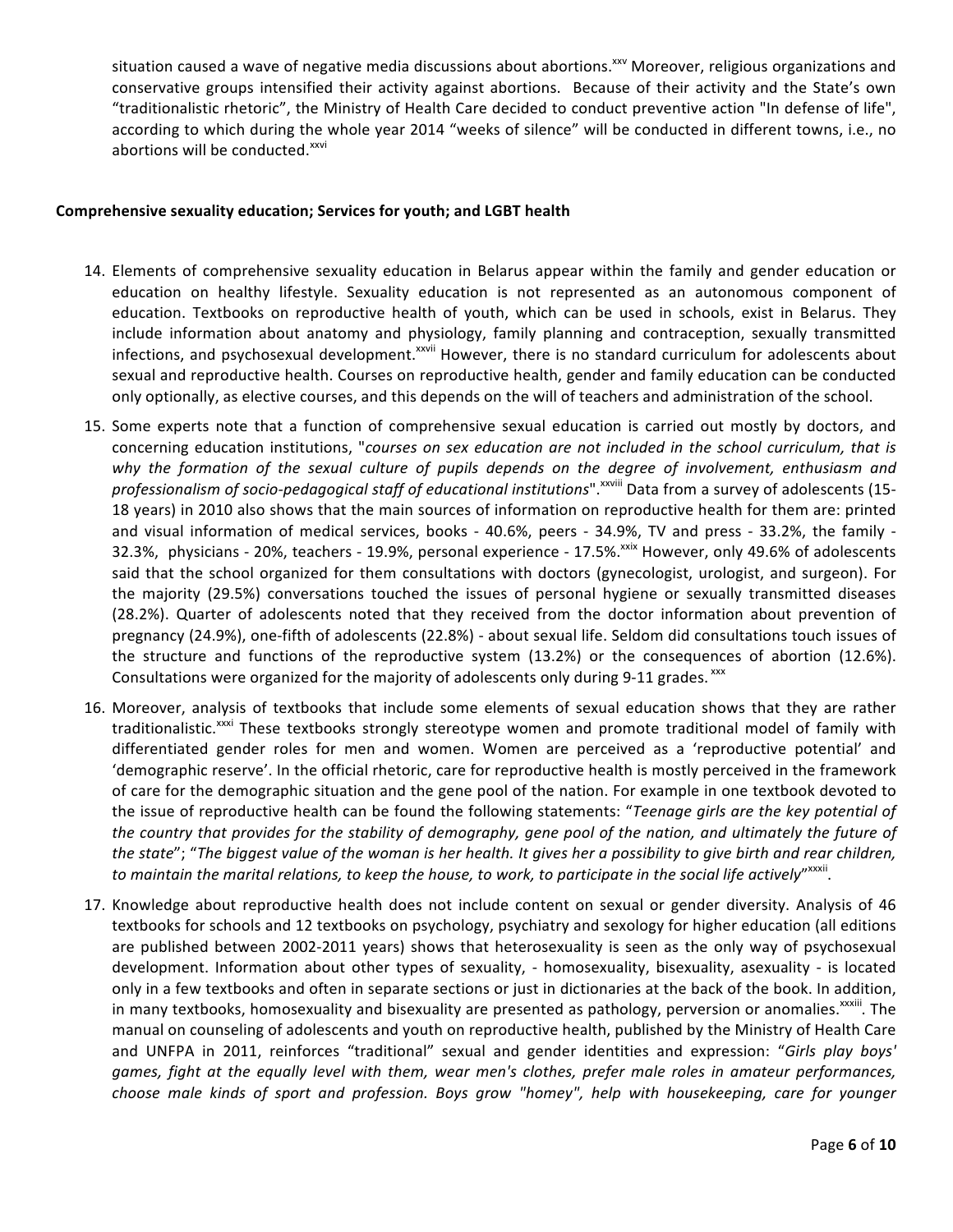*children, with enjoy visit dance, music lessons and figure skating. These children in the period of development of* psycho-sexual orientation are at high danger of formation of homosexual attraction". <sup>xxxiv</sup>

- 18. In addition, physicians` education does not include issues of sexual and gender diversity.<sup>xxxv</sup> As a result, they are not equipped to serve LGBT persons. Therefore, LGBT persons, for fear of disclosing their sexual orientation or transgender status, may find contact with doctors difficult, which may result in negative health outcomes. Unfortunately, no research has been conducted in Belarus on the situation of LGBT persons within the health care system and hence, there is no data regarding discrimination faced by LGBT persons in health care institutions.
- 19. Currently, the information on sexual and reproductive health is delivered through campaigns for youth by NGOs, volunteer organizations, and youth health centers. Such information is provided in an unsystematic manner, differs from region to region, and is dependent upon regional administration annual plans and budgets. Regarding "Youth Friendly Services" experts state that the centers are understaffed with specialists, there is a lack of peadiatric gynecologists, negative attitudes towards adolescents in centers are wide spread, which leads to a reluctance of teenagers to go to doctors for advice about a healthy lifestyle.<sup>xxxvi</sup> According to data from a survey of adolescents (15-18 years) in 2010, only 31.07% of boys and 46.2% of girls are informed about the possibility to receive medical care at the youth health centers. Among them only 1.6% of boys and 4.8% of girls visited such centers. xxxvii
- 20. Absence of comprehensive sexuality education and the existence of the norms in laws, according to which health care services are provided to patients under the age of 18 only with the consent of a parent or legal guardian, create a situation in which young people are not prepared for sexual life and well-being. Young people who already are engaged in sexual activity are legally unable to make autonomous decision regarding their sexual and reproductive health, as they require parental consent when accessing information and services. This contributes to increase risk of unwanted pregnancies, transmission of STIs and HIV, and might lead to young women seeking out unsafe abortions. According to the Multiple Indicator Cluster Survey to assess the situation of children and women in the Republic of Belarus<sup>xxxviii</sup>, which was done in 2012, in the age group 15-19 years, 42% of sexually active girls do not use any kinds of contraception. As a result, teenage girls are a dominating population in the structure of STI morbidity. In 2013, there were 61.5% of girls among those who have been diagnosed with syphilis in the age group under 18 years. As for gonococcal infections, girls totaled to 62.2%. In the overall structure within people who were diagnosed with syphilis and gonococcal infection in 2013, young people aged 0-19 years were, respectively, 5.8% and 12% of all cases.<sup>xxxix</sup> As for new HIV cases, in 2013 there were 41 cases among the age group under 19 years; 61% of these were girls. $x<sup>u</sup>$

# **Recommendations for action:**

- 21. Ensure equity in service access, by providing adequate availability in both urban and rural areas, and by making sexual and reproductive health services free or affordable.
- 22. Eliminate existing restrictions on access to oral contraception and voluntary sterilization. Special attention should be paid to the issue of access to contraception for marginalized groups such as young women from rural areas.
- 23. Develop and introduce mechanisms to provide contraceptives and medical abortion for free or affordable cost to the most marginalized populations, including adolescents. Expand the list of social conditions permitting free abortion and contraception to include all women. Include the widest possible range of methods of contraception and abortion to the minimal social standards in health care, which include a list of services that are provided for the population for free.
- 24. Raise awareness to eliminate abortion stigma and moral judgments toward women who undergo abortions.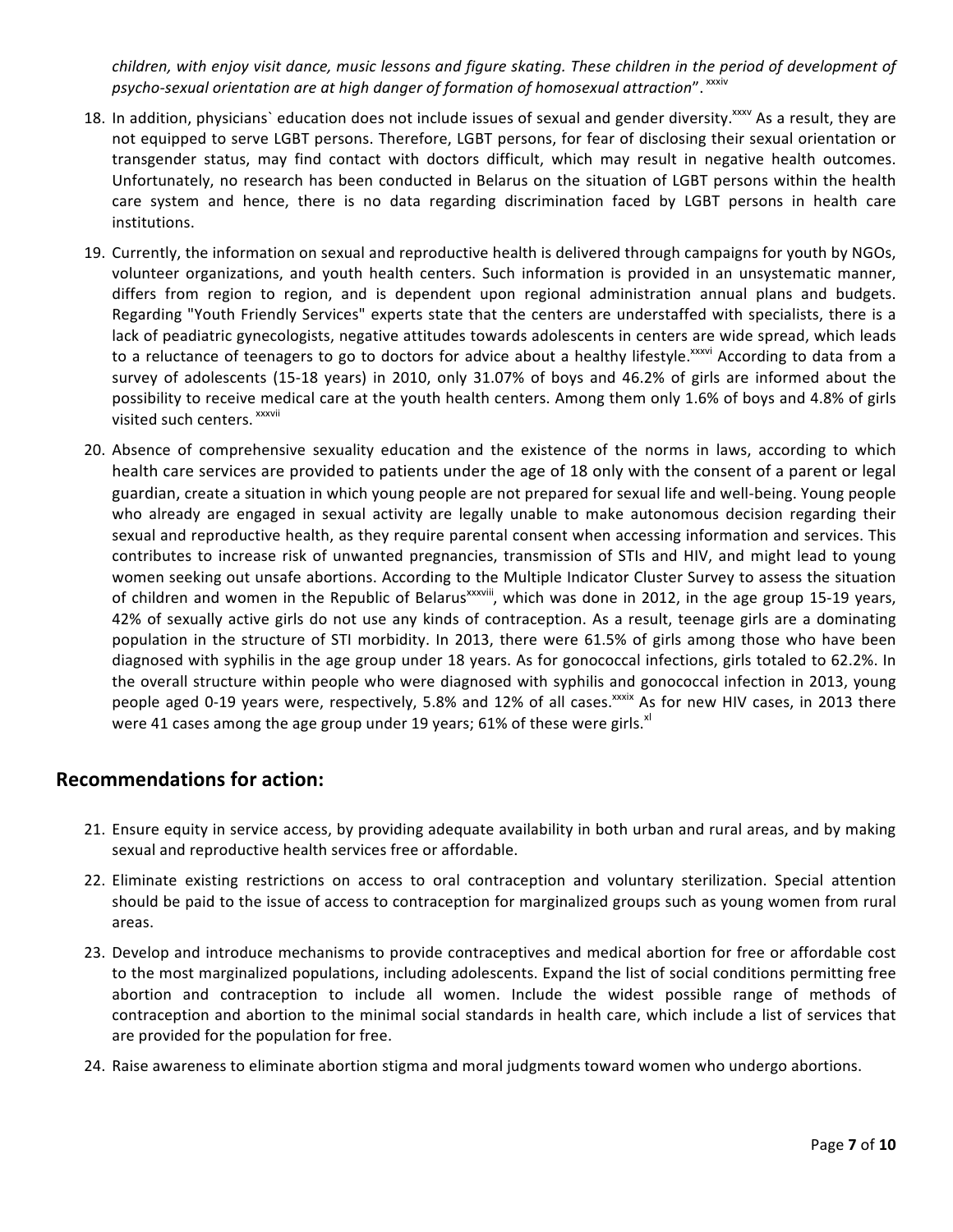- 25. Support education projects and campaigns related to sexual and reproductive rights to foster understanding of human sexuality as a positive aspect of life; create cultures of acceptance, respect, non-discrimination and non-violence; eliminate gender discrimination and violence against women and girls.
- 26. Create mechanisms to monitor textbooks, devoted to the issues of sexual and reproductive rights, with the aim to free them from rigid stereotypes about gender roles and sexual behavior.
- 27. Develop and introduce a mandatory national comprehensive sexuality education curriculum in schools, accompanied by an awareness raising campaign for the general public. Include in it content on anatomy and biology, sexual and reproductive health, issues related to the situation of non-heterosexual persons in society, different family models, such as single parents, non-heterosexual parents and foster families, respectful relationships, decision-making, gender equality and human rights.
- 28. Amend the laws to eliminate age restrictions and parental consent requirements that limit young people and adolescents' ability to make free and informed decisions regarding their sexual and reproductive health.
- 29. Create mechanisms to monitor and support the operation of youth-friendly health centers that provide physical, psychological, sexual and reproductive health services.
- 30. Raise awareness about sexual and gender diversity and the specific health needs of LGBT persons among healthcare and social care personnel. Include content pertaining to the current medical and psychological knowledge on sexual orientations, gender identities and expression, social functioning and specific needs of and barriers faced by LGBT persons in the curricula of medical studies and teacher training.
- 31. Revise the norm about compulsory medical examination of a person in respect of whom there are reasonable grounds to think that he/she has HIV. Increase access to voluntary HIV testing and counseling.

 

 $^{\text{x}}$  Law of Republic of Belarus "On Health Care" June 18, 1993 №2435-XII (with amendments as for 16.06.2014).

http://www.pravo.by/main.aspx?guid=3871&p0=c21001618&p2=%7BNRPA%7D

<sup>xi</sup> Law of Republic of Belarus "On Demographic Security" January 4, 2002 № 80-3.

http://pravo.levonevsky.org/bazaby/zakon/zakb0542.htm

**Zhenschinyi i muzhchinyi Respubliki Belarus (Women and Men in the Republic of Belarus). Minsk, 2013. P.193.** 

http://belstat.gov.by/bgd/public\_compilation/index\_113/<br>
<br>
"Edict of President of Republic of Belarus on May 15, 2006 № 318.<br>
"Edict of President of Republic of Belarus on March 26, 2006 № 135.<br>
"Bylaw of Council of Mini

vi Order of the Ministry of HealthCare of the Republic of Belarus "On approval of the multi-level system of perinatal care and the order of its functioning in the Republic of Belarus" January 23, 2010 № 52

Order of the Ministry of HealthCare of the Republic of Belarus "On improvement of organizational and methodological work of the pediatric and obstetric services in the Republic of Belarus" November 16, 2010 №1235

vii Statisticheskiy ezhegodnik Respubliki Belarus, 2014 (Statistical Yearbook of the Republic of Belarus). Minsk, 2014. P.185. http://www.belstat.gov.by/bgd/public\_compilation/index\_506/

<sup>&</sup>lt;sup>viii</sup> Bylaw of Council of Ministers of the Republic of Belarus on March 4, 2011 № 269.<br><sup>ix</sup> Zdorovie naseleniia Respubliki Belarus (Health of the population in Republic of Belarus). Minsk, 2014. P.62. http://www.belstat.gov.by/bgd/public\_compilation/index\_472/

Bylaw of Council of Ministers of the Republic of Belarus "On making amendments and additions to the Decree of the Council of Ministers on October 23, 2008 №1580 "January 11, 2013 № 23, and the Bylaw of the Ministry of Health Care of the Republic of Belarus "On approval of the Instruction on the procedure of doing abortion and the Annulment of the bylaw of the Ministry of Health Care of the Republic of Belarus on August 1, 2002 N 60" February 7, 2007 № 15.

http://pravo.levonevsky.org/bazaby11/republic21/text768.htm<br><sup>xiii</sup> Law of the Republic of Belarus "On Making Amendments and Addenda to the Law of the Republic of Belarus "On Health Care""

June 16, 2014 № 164-3. http://www.expert.by/EC/monitorings/208343.txt<br><sup>xiv</sup> Bylaw of Council of Ministers of the Republic of Belarus "On approval of the National Plan of Actions on Gender Equality in the Republic of Belarus for 2011-2015" August 16, 2011 № 1101. http://www.levonevski.net/pravo/norm2013/num08/d08148.html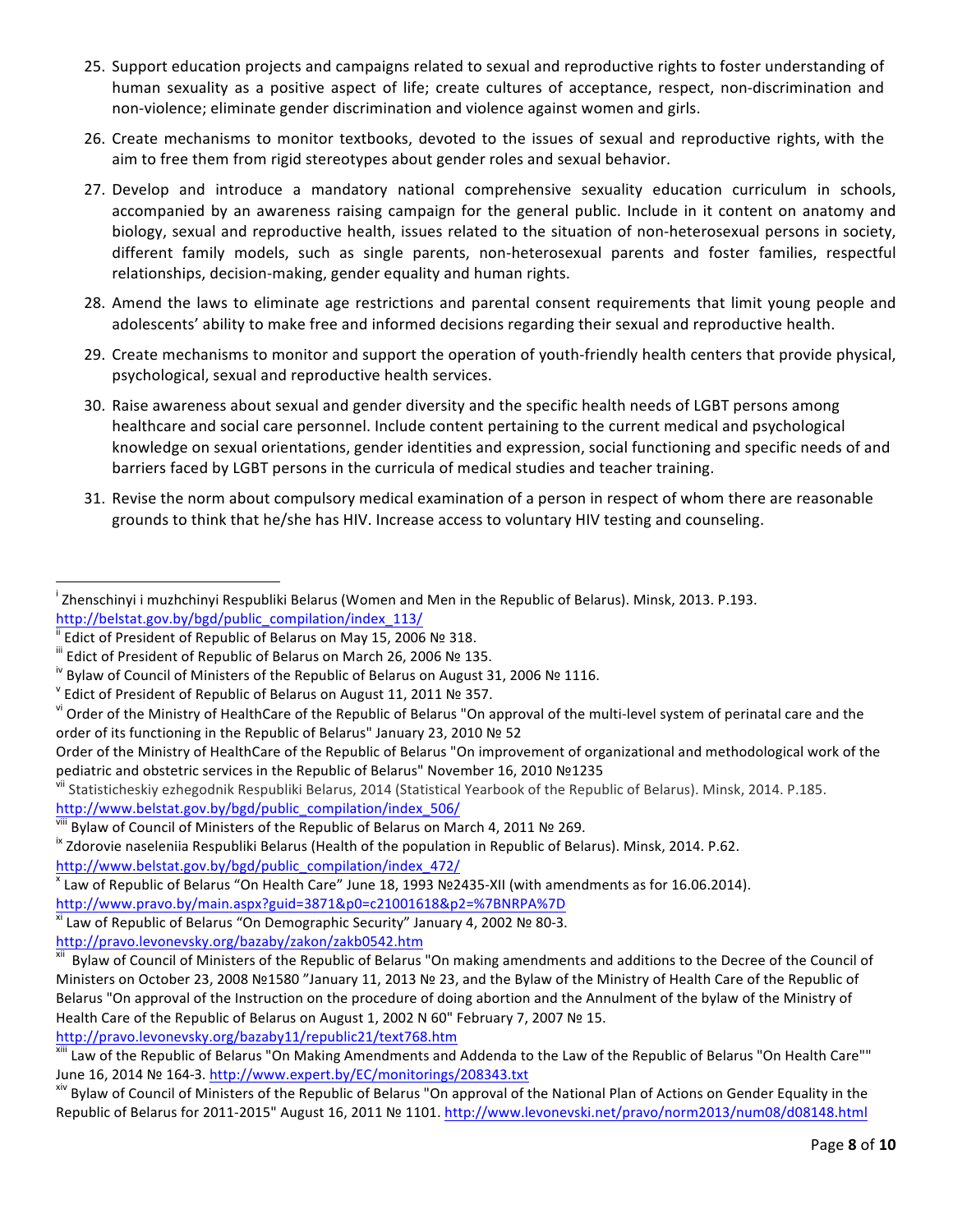<u> 1988 - Andrea Andrew Maria a Carlo Maria a Carlo Maria a Carlo Maria a Carlo Maria a Carlo Maria a Carlo Mar</u> <sup>xv</sup> Evaluation of the organization and provision of primary care in Belarus. A survey-based project in the regions of Minsk and Vitebsk / Primary care in the WHO European Region. World Health Organization, 2009.

http://www.euro.who.int/ru/countries/belarus/publications2/evaluation-of-the-organization-and-provision-of-primary-care-inbelarus 

K komu idti lechitsia (To whom to go to be treated?) // Svobodnyie novosti (Free news), 22.04.2013. http://www.snplus.com/ru/page/mainevents/2131/<br>
<sup>xvi</sup> Zdorovie naseleniia Respubliki Belarus (Health of the population in Republic of Belarus). Minsk, 2014. P.152-155.

http://www.belstat.gov.by/bgd/public\_compilation/index\_472/<br><sup>xvii</sup> Zdorovie naseleniia Respubliki Belarus (Health of the population in Republic of Belarus). Minsk, 2014. P.161-164.

http://www.belstat.gov.by/bgd/public\_compilation/index\_472/<br><sup>xviii</sup> Law of the Republic of Belarus "On Making Amendments and Addenda to the Law of the Republic of Belarus" On Health Care ""

June 16, 2014 № 164-3. http://www.expert.by/EC/monitorings/208343.txt 3. amplication of Belarus, 2012. Final Report<br>Xix Multiple Indicator Cluster Survey to assess the situation of children and women in the Republic of Be

National Statistic Committee of Republic of Belarus, UNICEF. June 2013.

http://www.childinfo.org/files/MICS4\_FinalReport\_2012\_Belarus\_Rus.pdf

<sup>xx</sup> Gross wages and salaries in the Republic of Belarus in July 2014 // National Statistical Committee of the Republic of Belarus. http://belstat.gov.by/en/ofitsialnaya-statistika/otrasli-statistiki/naselenie/trud/operativnaya-informatsiya\_8/gross-wages-andsalaries-in-the-republic-of-belarus-in-jule-2014/<br><sup>xxi</sup> Social conditions and standard of living in the Republic of Belarus. Minsk, 2014. P.59. http://www.belstat.gov.by/en/bgd/katalog-

publikatsii/public\_compilation/index\_155/

**xxii** Social conditions and standard of living in the Republic of Belarus. Minsk, 2014. P.119-120.

http://www.belstat.gov.by/en/bgd/katalog-publikatsii/public\_compilation/index\_155/<br><sup>xxiii</sup> 'Social reasons' are mentioned in the text of the Bylaw of the Council of Ministers "On the provision of paid medical services by public health agencies" (February 10, 2009 № 182), which at the same time does not contain any explanations about this "social reasons", what they mean and include. Moreover, no explanations was found in other normative documents.

 $\frac{xxiv}{x}$  Bylaw of the Council of Ministers "On the provision of paid medical services by public health agencies" February 10, 2009 № 182. http://newsby.org/documents/sovetm/pos00/sovmin00630.htm<br>
\*\*\* http://n-europe.eu/article/2013/06/28/shag\_vpered\_dva\_nazad\_diskussii\_ob\_abortakh\_v\_belarusi<br>
\*\*\*" http://church.by/node/2664<br>
\*\*\*" Konsultirovanie podrostkov i

personala (Counseling of adolescents and youth on reproductive health: a manual for physicians and nurses) / Ministry of Health Care, UNFPA. Minsk, 2011.

http://www.belaids.net/uploads/docs/konsul\_tirovanie\_podrostkov\_i\_molodezhi\_po\_voprosam\_reproduk.pdf

Sizanov A.N. Zdorovyiy obraz zhizni i otvetstvennoe povedenie: posobie dlya pedagogov k fakultativnyim zanyatiyam v 7 klasse obscheobrazovatelnyih uchrezhdeniy (Healthy lifestyle and responsible behavior: a guide for teachers to elective classes in the 7th grade in educational institutions) / National institute of education. Minsk, 2010.

Kak sohranit reproduktivnoe zdorove (How to maintain reproductive health). Pod red. E.M.Rusakovoy. Minsk, 2008 xxviii Surmach M.Y. Kachestvo zhizni podrostkov Respubliki Belarus: svyaz so zdorovem: monografiya (Quality of life of adolescents of Belarus: connection with health: a monograph). Grodno, 2013. P.150. http://www.grsmu.by/files/science/monografii/13.pdf<br>xxix Surmach M.Y. Kachestvo zhizni podrostkov Respubliki Belarus: svyaz so zdorovem: monografiya (Qual

Belarus: connection with health: a monograph). Grodno, 2013. P.105. http://www.grsmu.by/files/science/monografii/13.pdf<br>xxx Surmach M.Y. Kachestvo zhizni podrostkov Respubliki Belarus: svyaz so zdorovem: monografiya (Quali

Belarus: connection with health: a monograph). Grodno, 2013. P.162. http://www.grsmu.by/files/science/monografii/13.pdf<br><sup>xxxi</sup> "One step forward, two steps back": discussions on sexual / reproductive rights in Belarus // M

International Gender Workshop "Overcoming gender backlash: experiences of Ukraine, Belarus, Russia, Georgia, Armenia and Poland", Kyiv, October 24-25, 2013. P.10-19. http://ua.boell.org/sites/default/files/gender\_workshop\_maket.pdf<br>xxxii Sidorenko V.N. Profilaktika Narusheniy Reproduktivnoho Zdorovya u Sovremennoy Molodezhi (Prevention of Re

Health Disorders in Modern Youth). Minsk: BHU, 2009. P.140, 171.<br><sup>xxxiii</sup> Kak sohranit reproduktivnoe zdorove (How to maintain reproductive health). Pod red. E.M.Rusakovoy. Minsk, 2008. P.121.

Polovoe vospitanie podrostkov i profilaktika infektsiy, peredavaemyih polovyim putem (Sex education of adolescents and prevention of sexually transmitted infections) / O.V.Pankratov i dr. Minsk, 2010. P.37.

Fadeeva T.B. Psihicheskie i nervnyie bolezni (Mental and Nervous Disorders). Minsk, 2002. P.86.

Kapustin D.Z. Osnovnoy instinkt. Uroki seksualnoy gramotnosti (Basic Instinct. Lessons on sexual literacy). Minsk, 2009. P.261. Filipovich I.V. Klinicheskaya psihologiya: metodicheskiy kompleks (Clinical Psychology: methodical complex). Minsk, 2003. P.52-53.